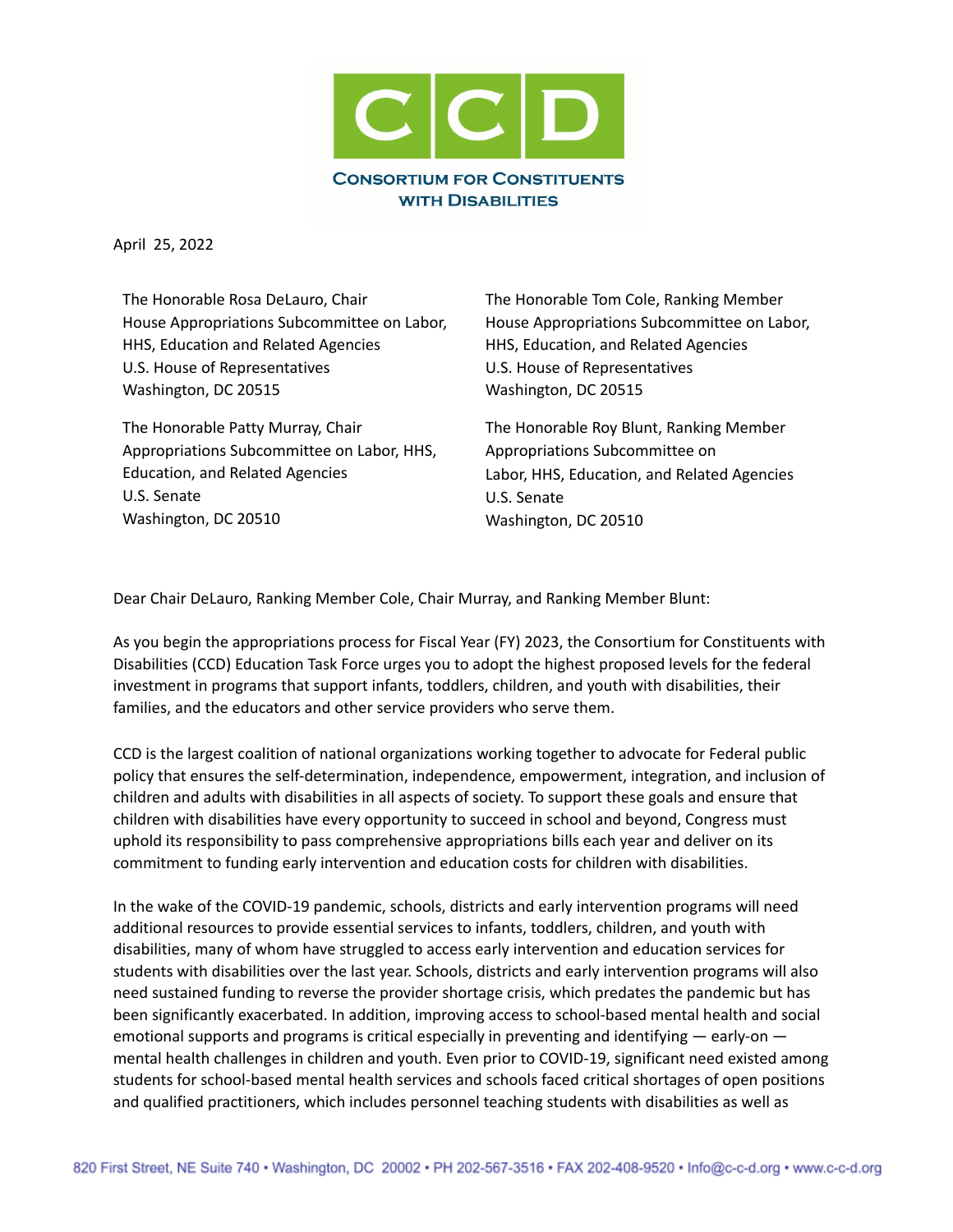essential school staff such as school counselors, school psychologists, school social workers and other specialized instructional support personnel.

It is time for Congress to get onto a glidepath and begin to fulfill the commitment made to states in 1975, when the Individuals with Disabilities Education Act (IDEA) became law, and begin to provide up to forty percent of the excess costs of educating children with disabilities. Fiscal Year 2022 Federal funding for IDEA Part B 611 grants to states was \$13.34 billion, which equates to approximately 13 percent of the authorized amount. State and local budgets must cover the Federal shortfall, estimated at more than \$23 billion. Likewise, Congress must provide a meaningful investment in early intervention and the full continuum of IDEA programs to ensure the law operates as intended.

This year, the Administration has recognized this historic underfunding and put forward landmark proposals that would significantly increase programs that support infants, toddlers, children, and youth with disabilities, their families, and the teachers and other providers who serve them. Thus, we respectfully request no less than the following amounts for each program within IDEA in FY23:

- Part B Section 611 (Grants to States): \$16.2 billon
- Part B Section 619 (Preschool Grants): \$503 million
- Part C (Grants to serve infants and toddlers): \$932 million
- Part D (National Activities):
	- State Personnel Development: \$39 million
	- Technical Assistance and Dissemination: \$49 million
	- Personnel Preparation: \$300 million
	- Parent Training and Information Centers: \$45 million
	- Media and Technology: \$32 million

Additionally, we respectfully request funding in the following amounts for additional programs that impact education and outcomes for individuals with disabilities:

- Institute for Education Sciences (IES): \$815 million
- National Center for Special Education Research (within IES): \$70 million
- Office for Civil Rights: \$161.3 million
- ESSA Title I: \$36.5 billion
- ESSA Title II: \$2.5 billion
- Transition Programs for Students with Intellectual Disability (TPSID) Model Demonstrations & TPSID National Coordinating Center (NCC), and National Technical Assistance and Dissemination Center (NDATC): \$15.18 million
- Protection and Advocacy for Individual Rights (PAIR) program: \$25 million
- American Printing House for the Blind (APH): \$57.2 million
- Assistive Technology Act Programs: \$60 million
- School Based Mental Health Services Professionals and School Based Mental Health Services grants: At least \$111 million.
- Increase funding for the Full-Service Community Schools program to expand support for the collaboration and of community-based mental health resources for students and families in schools.

While districts and schools work to address anticipated instructional loss, mental health impacts, and other adverse pandemic-related impacts of COVID-19 for students with disabilities, the need for additional IDEA funding is critical and cannot be overstated. A significant increase in Federal funding for

2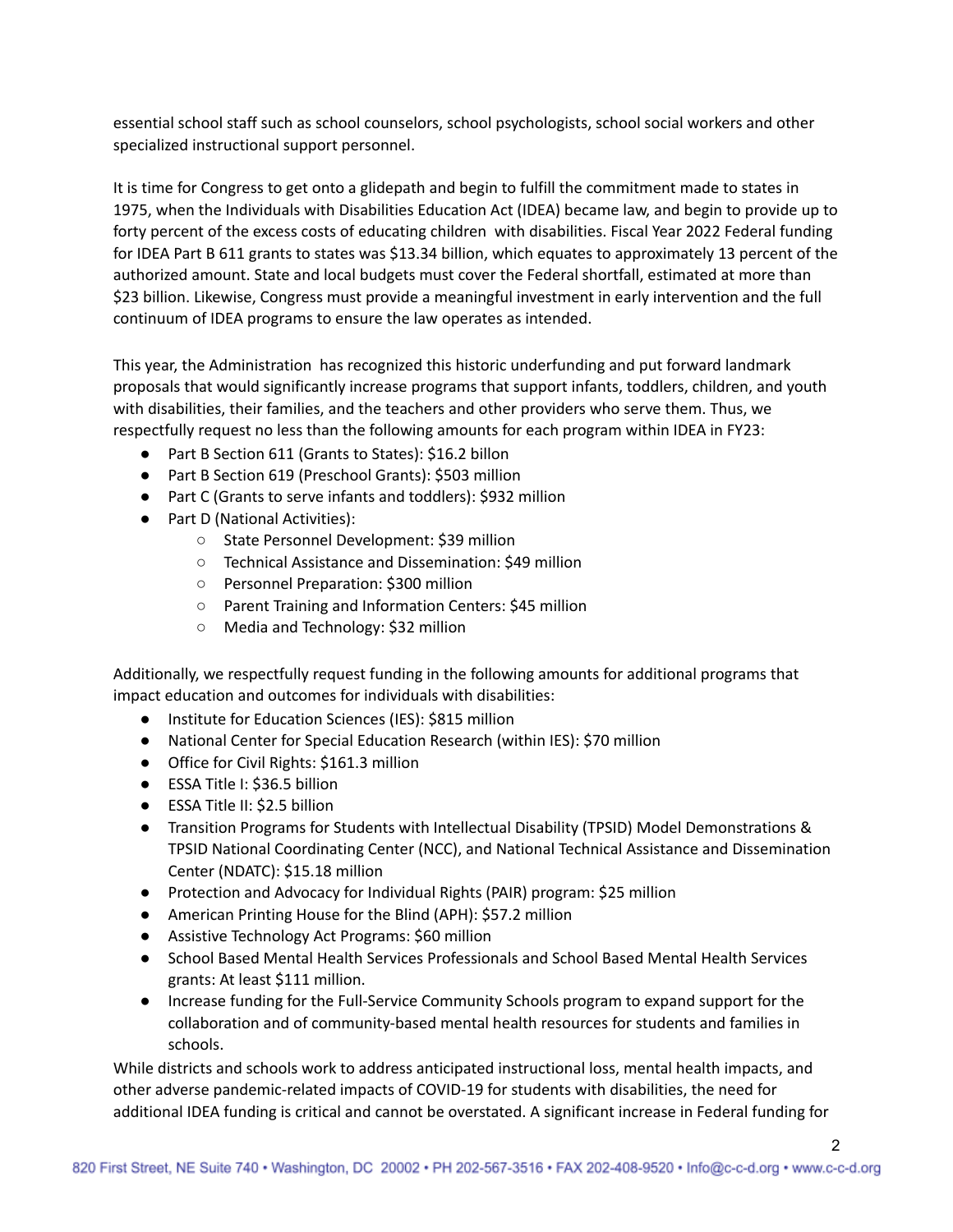IDEA would ensure that funding is available for programs that can benefit all children, including children with disabilities.

We urge you to provide no less than the amounts noted above to education programs that support infants, toddlers, children, and youth with disabilities, their families, and the educators who serve them. Thank you for considering our views as you work toward reaching an agreement on the FY2023 Labor-HHS-ED appropriations bill.

## Sincerely,

- American Academy of Pediatrics
- American Association of People with Disabilities
- American Music Therapy Association
- American Physical Therapy Association
- American Printing House for the Blind
- American Psychological Association
- American Speech-Language-Hearing Association
- Assistive Technology Industry Association
- Association of Assistive Technology Act Programs
- Association of People Supporting Employment First (APSE)
- Association of University Centers on Disabilities (AUCD)
- Autism Speaks
- Autistic Self Advocacy Network
- Autistic Women & Nonbinary Network
- Bazelon Center for Mental Health Law
- CAST, Inc.
- Center for Learner Equity
- Children and Adults with Attention-Deficit/Hyperactivity Disorder
- CommunicationFIRST
- Conference of Educational Administrators of Schools and Programs for the Deaf
- Council for Exceptional Children
- Council for Learning Disabilities
- Council for Learning Disabilities
- Council of Parent Attorneys and Advocates
- Cure SMA
- Division for Early Childhood of the Council for Exceptional Children (CEC)
- Easterseals
- Higher Education Consortium for Special Education (HECSE)
- IDEA Infant and Toddler Coordinators Association (ITCA)
- Learning Disabilities Association of America
- Muscular Dystrophy Association